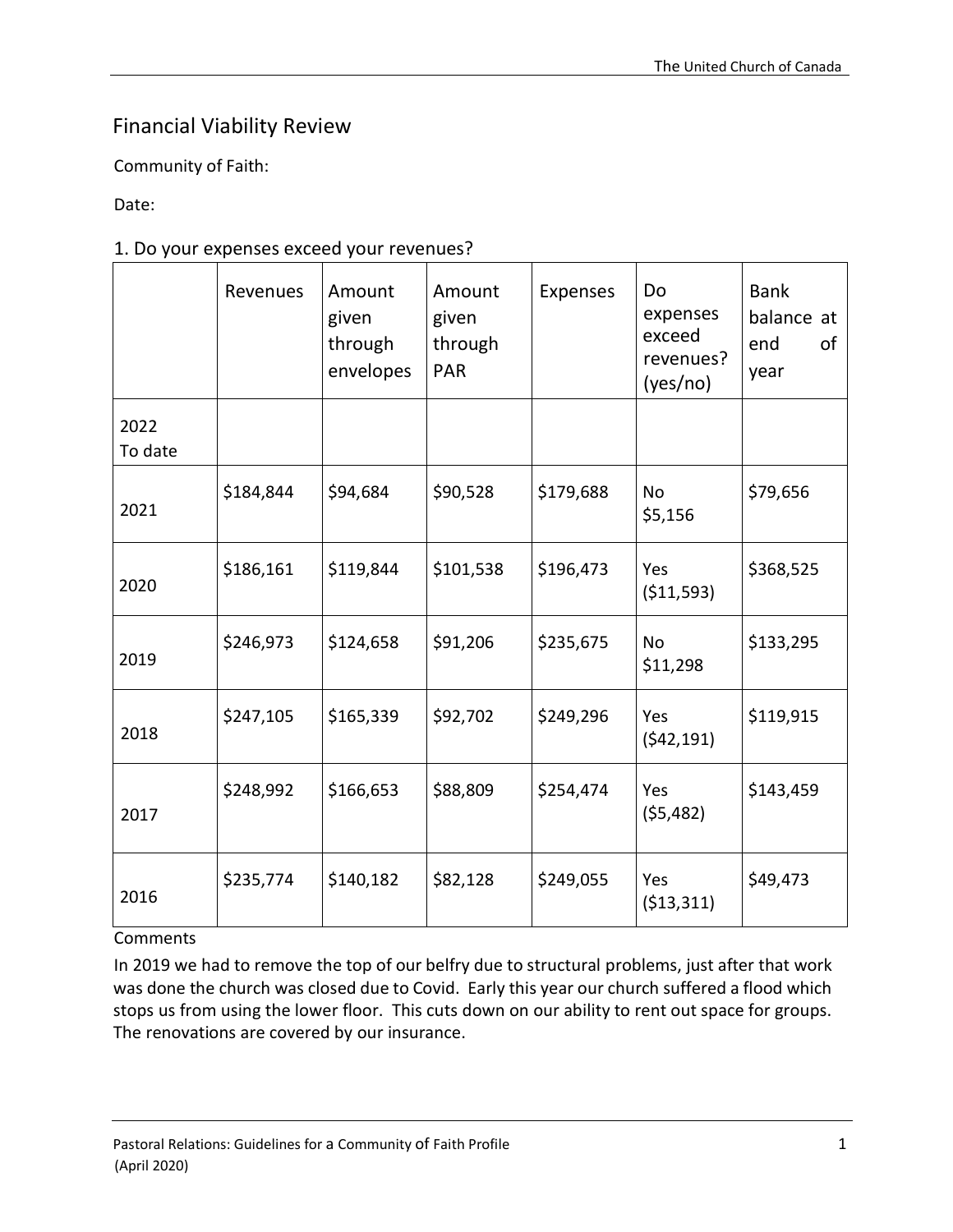2. Payroll Costs

At present we have called or appointed the following paid staff:

Minister: ¾ time Interim Minister end June 30,

Secretary: 15 hours per week

Custodian: 13 hours per week

Other (Bookkeeper): 3 hours per week

Cost of payroll (\$ paid plus employer contributions (El, etc.) for everyone:

| 2022<br>to date | 2021      | 2020      | 2019      | 2018      | 2017      | 2016      |
|-----------------|-----------|-----------|-----------|-----------|-----------|-----------|
|                 | \$102,951 | \$132,034 | \$141,083 | \$160,745 | \$164,725 | \$166,620 |

- 3. Have you experienced a deficit for more than two consecutive years in the last five years? Yes
- 4. Are there any outstanding loans? Yes
- 5. We borrowed \$60,000.00 from the government; a special loan due to the Covid situation. If we pay back \$40,000.00 before the end of December 2023 \$10,000.00 will be forgiven. We have budgeted to pay \$20,000.00 by the end of this year, and a second \$20,000.00 by the end of next year. There has been an anonymous donation of \$10,000.00 to go towards this years \$20,000.00 payment. We feel confident that we will be able to pay the entire \$40,000.00 before the end of December 2023.

| 6. Do utilities, maintenance, and repairs exceed 25 percent of revenues? |  |
|--------------------------------------------------------------------------|--|
|--------------------------------------------------------------------------|--|

| Year | <b>Utilities</b><br>(Power and<br>Water) | Fuel     | Maintenance | Total    | Exceeds 25%<br>of Revenues<br>(Yes or No) |
|------|------------------------------------------|----------|-------------|----------|-------------------------------------------|
| 2022 |                                          |          |             |          | No                                        |
| 2021 | \$5,061                                  | \$15,056 | \$8,693     | \$28,810 | No                                        |
| 2020 | \$5,044                                  | \$13,154 | \$16,533    | \$34,731 | No                                        |
| 2019 | \$5,919                                  | \$15,296 | \$16,695    | \$37,912 | No                                        |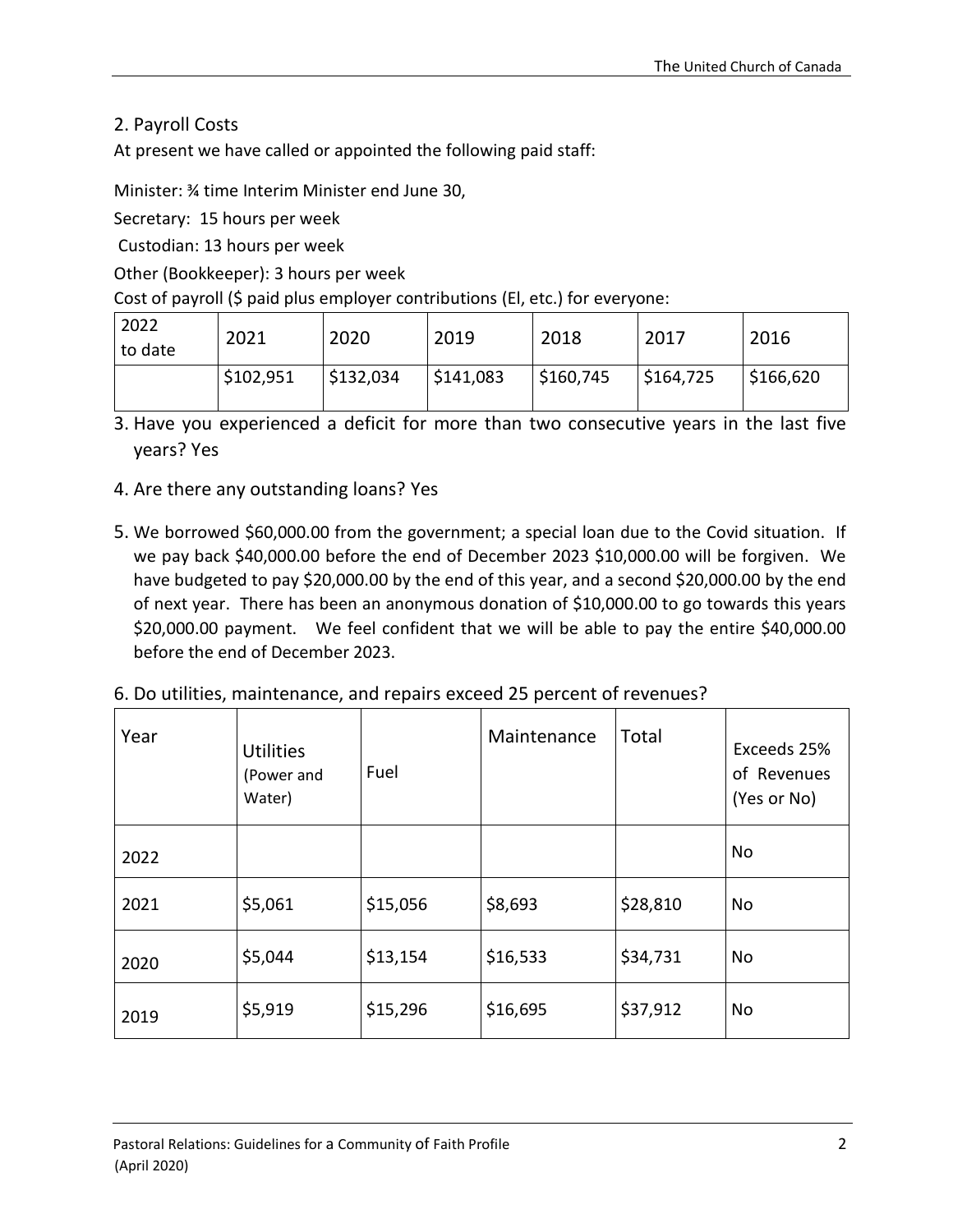| 2018 | \$6,521 | \$17,054 | \$15,494 | \$39,069 | No |
|------|---------|----------|----------|----------|----|
| 2017 | \$9,917 | \$16,182 | \$15,801 | \$41,900 | No |
| 2016 | \$8,903 | \$12,255 | \$16,236 | \$37,394 | No |

7. How many contributors support your congregation?

| 2022 | 2021 | 2020 | 2019 | 2018 | 2017 | 2016 |
|------|------|------|------|------|------|------|
|      | 160  | 187  | 259  | 252  | 258  | 249  |

Due to Covid and the restrictions for attending Church services in person, our numbers have declined.

# 8. How many contributors would you have in each age group this year?

| $0 - 20$ years  |    |
|-----------------|----|
| $21 - 30$ years |    |
| $31 - 40$ years | 4  |
| $41 - 50$ years | 15 |
| $51 - 60$ years | 30 |
| $61 - 70$ years | 65 |
| $71 - 80$ years | 52 |
| 81+ years       | 49 |

Note: we were unable to identify the age of all contributors.

9. Is there a reliance on a few generous contributors where 50 percent of the revenues come from one or two contributors? No

#### Contributors and Giving's

| giving      | 2022 | 2021 | 2020 | 2019 | 2018 | 2017      | 2016 |
|-------------|------|------|------|------|------|-----------|------|
| $ $0-\$100$ |      | 40   | 43   | 51   | 76   | ٠,<br>╶╶┸ | 67   |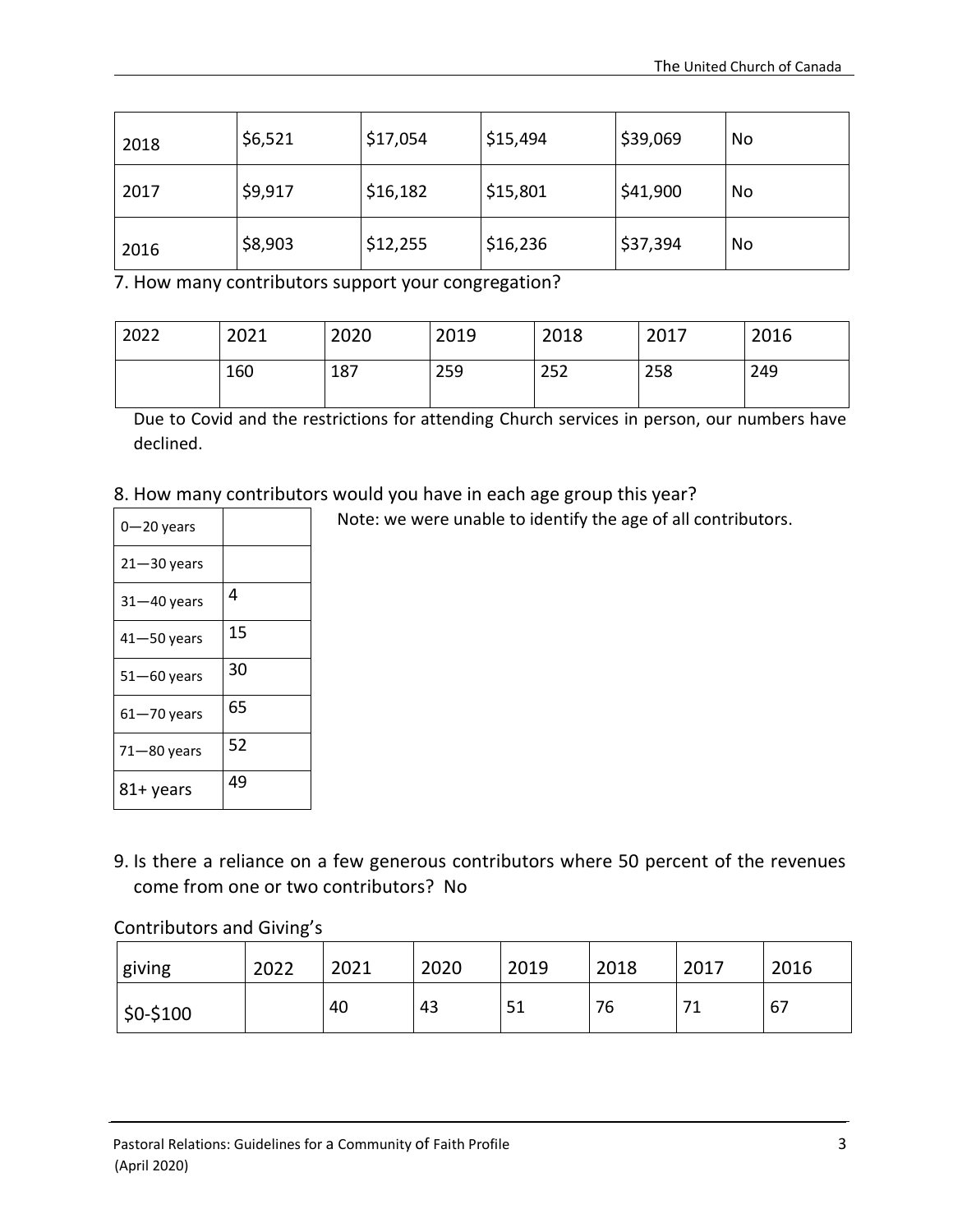| \$101-\$500     | 35 | 49 | 58 | 57 | 68 | 71 |
|-----------------|----|----|----|----|----|----|
| \$501-\$1,000   | 27 | 34 | 38 | 43 | 39 | 43 |
| $$1,001-$5,000$ | 52 | 58 | 68 | 68 | 72 | 63 |
| $$5,001+$       | 5  | 6  | 6  | 8  | 8  | 5  |

10. Have you taken part in a stewardship project (campaign) in the past two years?

No project

X Letters to congregation when we have the need

X Regular information and letters sent to all members and adherents

X Program such as Called to Be the Church (on the Stewardship Toolkit website) with information during worship, letters, and a request for commitment

Program and information presented at a congregational get-together

All-member visitation

X Phone Calls to all members, emails to those members who have given us their emails.

If you did, what were the results?

It is difficult to quantify the results due to the struggles of having the church closed for much of the time due to Covid restrictions. We have worked hard at keeping people connected but we understand that some people find electronic methods of communication difficult and some people may have fallen through the cracks..

Have you encouraged members, yearly or more regularly, to increase PAR giving's?

We have done this in the past, and try to keep everyone informed about our financial position.

11. Please list any investments, special funds, and other monies your community of faith holds. What are the rules/restrictions around the use of those funds?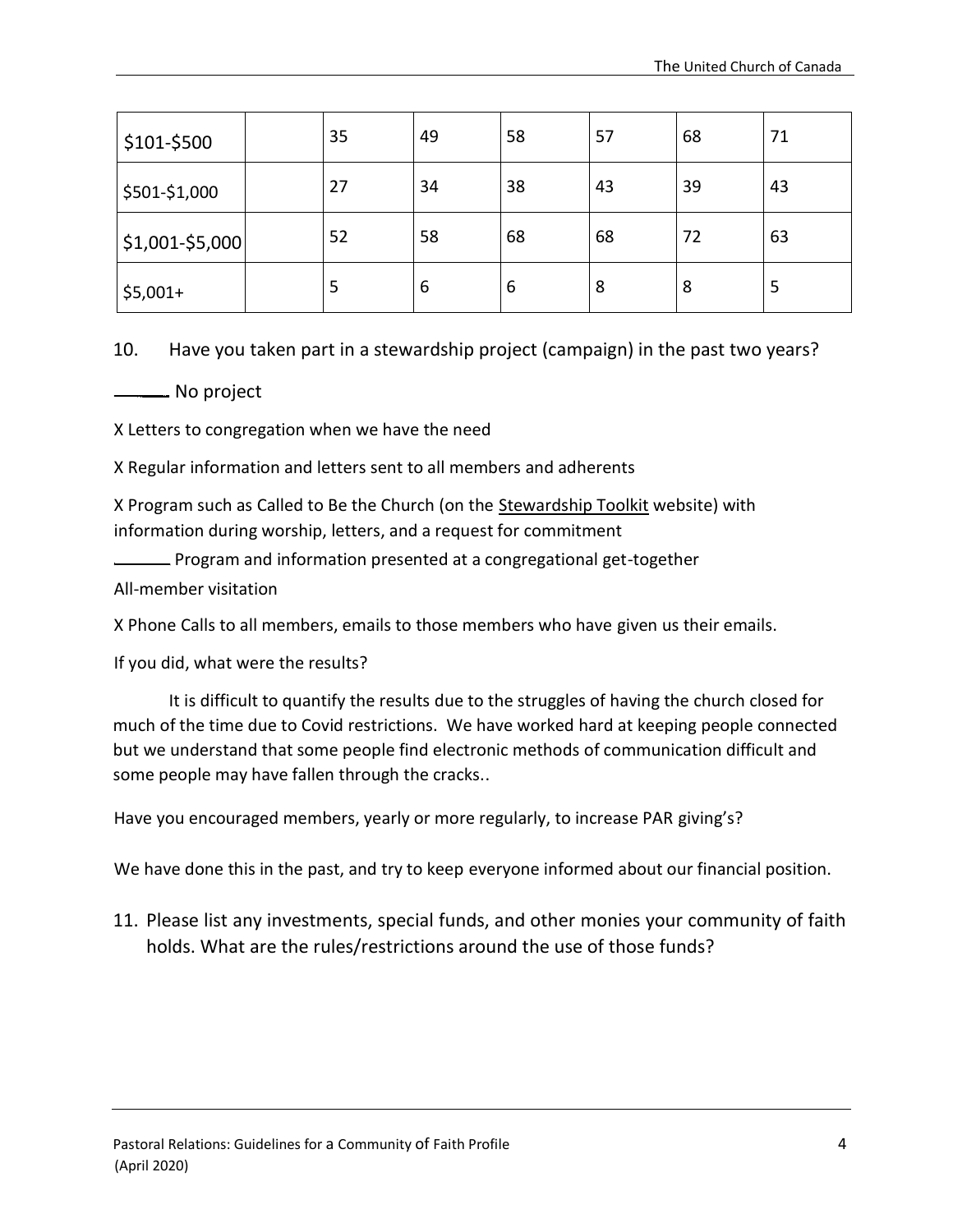GIC's of \$126,909 from sale of manse. Principal cannot be used without Region's prior approval. Interest is distributed to the General Fund. WE received permission to access this fund in 2021 but have not done so yet.

Choir Fund of \$39,157. This is a designated bequest to the choir and needs choir approval to be used.

Planned Gifts Fund: This money is kept at a separate financial institute and transferred to the operating account when needed for special projects. We did not receive any bequests for this fund in 2021, but did receive \$5,000 in January of 2022. All money in the Building-Capital portion of the fund was used to pay belfry project invoices in 2021. All future donated money will be added to the Building-Capital portion of the fund until the belfry project has been completely paid off under he terms of the Planned Gift fund as amended at the March 8, 2020 AGM. At the end of 2021 there was \$32554 in the Planned Gift Fund. the belfry project money

|                                  | 2022 | 2021     | 2020     | 2019      | 2018    |
|----------------------------------|------|----------|----------|-----------|---------|
| Worship, Education &<br>Outreach |      | \$32,554 | \$32,546 | \$108,441 | \$6,159 |
| Building, Capital                |      |          |          | \$49,240  |         |

Capital Fund: Each Month \$300 is transferred into the Capital fund from the General Fund.

Building Restoration fund: this fund is from major fund raising to address specific major capital expenses, such as the taking down of the belfry.

Memorial Fund: this is controlled by the Memorial committee to enhance the Church building.

Loaves and Fishes Fund: this fund is held in trust to be used by our Loaves and Fishes Program which is the second larges food bank in North Bay.

Having examined your current financial situation, you will want to examine the minister's salary schedule on the Minister's Salary Schedule and Cost of Living Groups page and work with your treasurer to determine the cost of ministry personnel at different increment categories. This will include salary, allowances, and employer contributions to government plans, pension, and benefits. Your treasurer will perhaps understand these tools more clearly than members of the search team.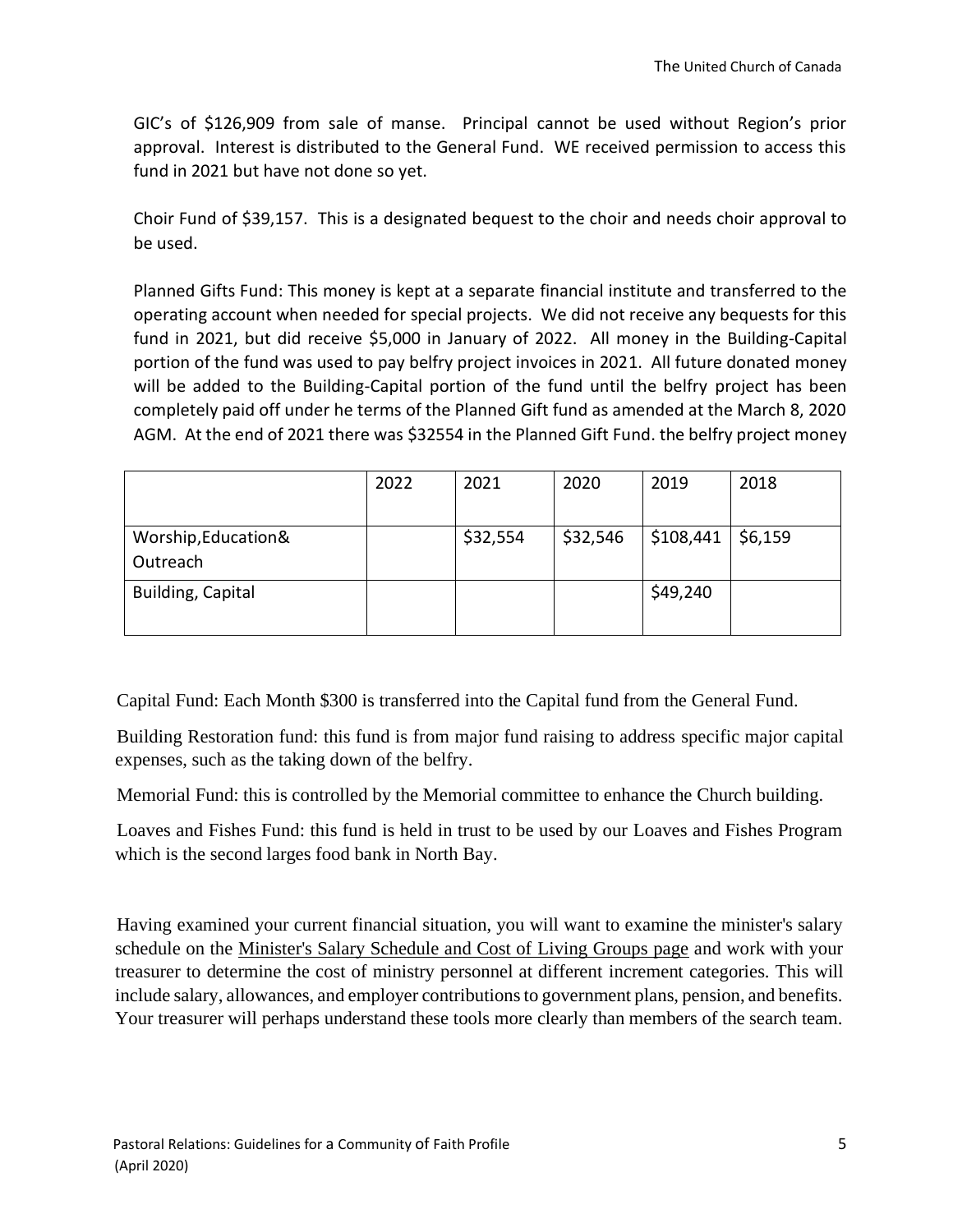- The United Church of Canada provides budgeting tools for treasurers for both ministry personnel and lay employees on the Budgeting Tools for Treasurers page.
- In addition to the employer costs noted in the tables in these United Church tools, there are employee and employer premiums for Employment Insurance and Canada Pension Plan. (Tables for these costs are available on the Canada Revenue Agency website.)

Thinking about the Data You Have Collected

The covenant with a minister that you call is seen to be at least a three-year commitment. Show how you will be able to meet that commitment.

#### Observations

Treasurer's observations: We are struggling with an old building and aging congregation, but we always seem to be able to raise to the challenge of keeping our church viable. At this point a 34 time minister for a set time frame would probably be our best option,

Search team's observations (if separate from above):

Regional council's observations (optional):

#### Recommendations

Now that you have all of this information, what is your plan for ministry (ministry stream, highest category you feel you can afford, full- or part-time), and how are you planning to pay for this ministry for at least a three-year commitment?

Recommendation of search team, treasurer, and governing body: